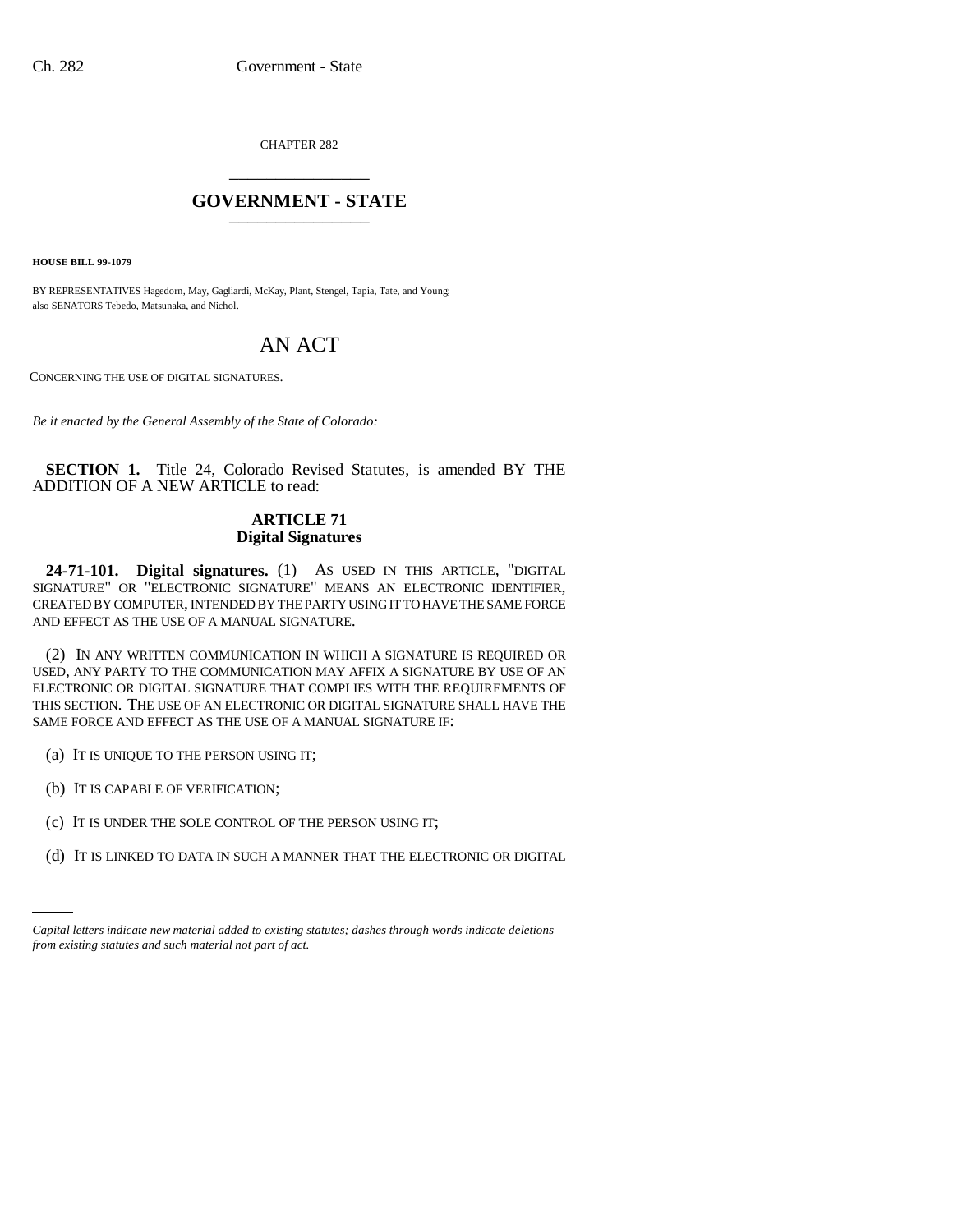SIGNATURE IS INVALIDATED IF ANY DATA IS CHANGED;

(e) IT CONFORMS TO RULES PROMULGATED BY THE EXECUTIVE DIRECTOR OF THE DEPARTMENT OF PERSONNEL PURSUANT TO SECTION 24-30-1604(1).

(3) THE USE OR ACCEPTANCE OF AN ELECTRONIC OR DIGITAL SIGNATURE SHALL BE AT THE OPTION OF THE PARTIES. NOTHING IN THIS SECTION SHALL REQUIRE ANY PERSON TO USE OR PERMIT THE USE OF AN ELECTRONIC OR DIGITAL SIGNATURE.

**SECTION 2.** 24-30-1603, Colorado Revised Statutes, is amended BY THE ADDITION OF A NEW SUBSECTION to read:

**24-30-1603. Functions of the GGCC.** (3) (a) THE GGCC SHALL ADOPT STANDARDS, POLICIES, AND PROCEDURES FOR THE USE OF ELECTRONIC OR DIGITAL SIGNATURES BY GOVERNMENTAL AGENCIES WHERE USE OF ELECTRONIC OR DIGITAL SIGNATURES IS EXPRESSLY AUTHORIZED BY LAW.

(b) THE EXECUTIVE DIRECTOR OF EACH AGENCY OR DEPARTMENT OF STATE GOVERNMENT, INCLUDING INSTITUTIONS OF HIGHER EDUCATION, SHALL DESIGNATE A CHIEF INFORMATION OFFICER WHO SHALL ENSURE COMPLIANCE WITH THE RULES ADOPTED BY THE EXECUTIVE DIRECTOR OF THE DEPARTMENT OF PERSONNEL.

(c) THE LOCAL AUTHORITIES OF ANY COUNTY, CITY, TOWN, OR CITY AND COUNTY AUTHORIZING THE USE OF DIGITAL OR ELECTRONIC SIGNATURES SHALL ADOPT RULES, STANDARDS, POLICIES, AND PROCEDURES FOR THEIR OWN USE OF ELECTRONIC OR DIGITAL SIGNATURES OR SHALL ENSURE COMPLIANCE WITH THE RULES ADOPTED BY THE EXECUTIVE DIRECTOR.

(d) INITIAL RULES SHALL BE ADOPTED NO LATER THAN JANUARY 1, 2000.

**SECTION 3.** The introductory portion to 24-30-1604 (1) and 24-30-1604 (1) (b), Colorado Revised Statutes, are amended to read:

**24-30-1604. Powers of the executive director - penalty for breach of confidentiality.** (1) In order to perform the functions and duties of the GGCC as set forth in this part 16 AND IN ARTICLE 71 OF THIS TITLE, the executive director of the department of personnel shall exercise the following powers:

(b) To adopt such rules and regulations as may be necessary to carry out the purposes and provisions of this part 16 AND ARTICLE 71 OF THIS TITLE REGARDING DIGITAL OR ELECTRONIC SIGNATURES;

**SECTION 4.** 4-9-413, Colorado Revised Statutes, is amended to read:

**4-9-413. Authorization to file financing statement - liability for unauthorized filing - electronic signatures.** (1) (a) No person shall file a financing statement or amendment that adds collateral covered by a financing statement unless the debtor authorizes such filing in a signed writing. Any such statement or amendment that is filed electronically shall be signed electronically, pursuant to SECTION 24-71-101, C.R.S., AND subsection (2) of this section. Upon signing a written security agreement a debtor authorizes the secured party to file a financing statement and amendments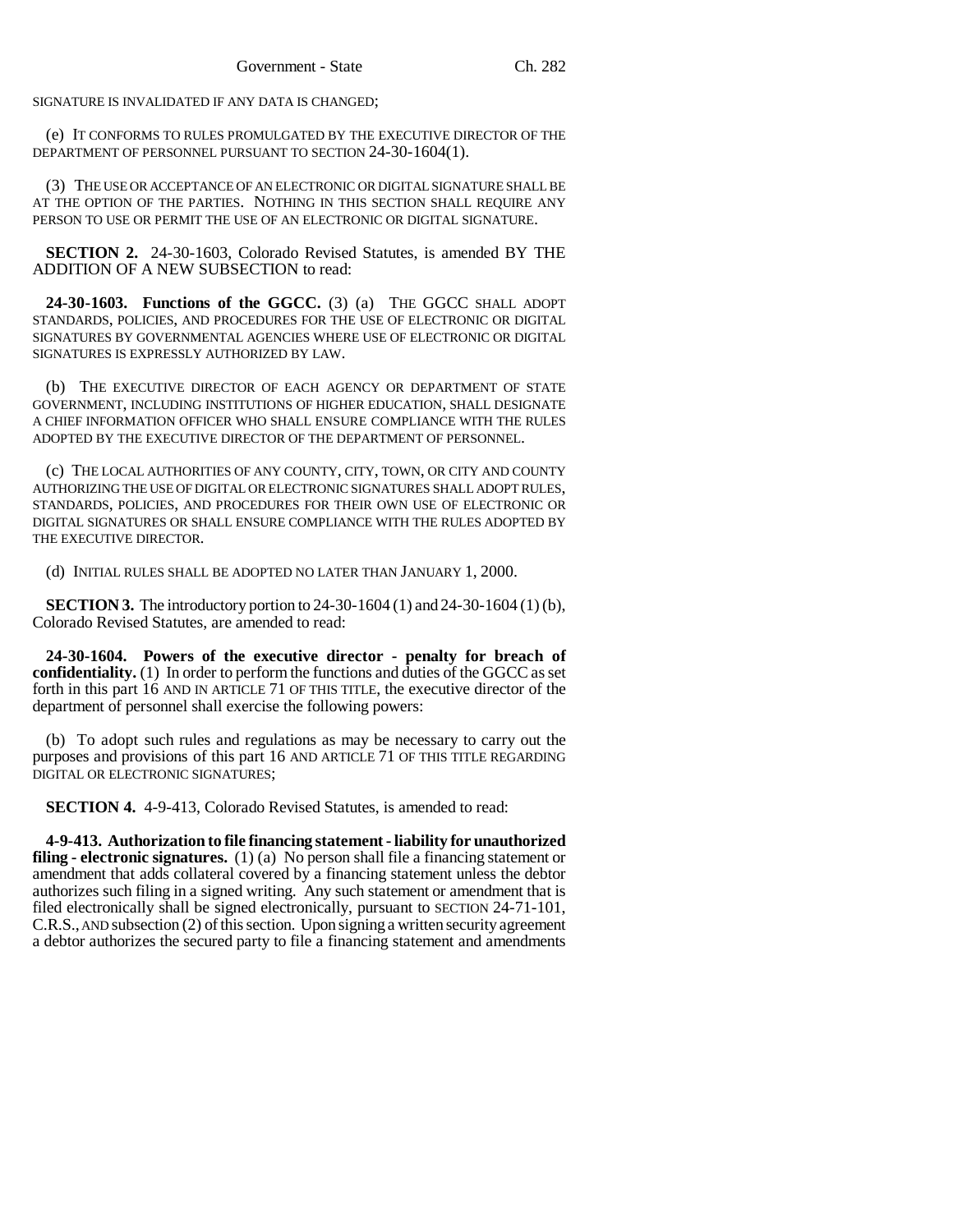#### Ch. 282 Government - State

covering the collateral described in the security agreement and any proceeds of said collateral.

(b) Any person who files a financing statement or amendment in violation of paragraph (a) of this subsection (1) is liable to the debtor for five hundred dollars and any loss sustained by the debtor as a result of such unauthorized filing.

(2) Any amendment that deletes collateral covered by a financing statement, termination statement, separate statement of assignment, or statement of release of collateral and is filed electronically, shall include an electronic signature of the secured party that complies with SECTION 24-71-101, C.R.S., AND WITH procedures adopted by the filing officer with whom such filing is made. Such procedures shall require at a minimum, that the name and address of the secured party appear on such filing when it is retrieved electronically or in printed form. An electronic signature SHALL SATISFY THE REQUIREMENTS OF SECTION 24-71-101,C.R.S., AND may consist of an access code or any other identifying word or number assigned by a filing officer that is unique to a particular filer.

**SECTION 5.** 4-9-404 (1), Colorado Revised Statutes, is amended to read:

**4-9-404. Termination statement.** (1) If a financing statement covering consumer goods is filed on or after January 1, 1978, within one month or within ten days following written demand by the debtor after there is no outstanding secured obligation and no commitment to make advances, incur obligations, or otherwise give value, the secured party must file with each filing officer with whom the financing statement was filed a termination statement to the effect that the secured party no longer claims a security interest under the financing statement, which shall be identified by file number. In other cases whenever there is no outstanding secured obligation and no commitment to make advances, incur obligations, or otherwise give value, the secured party must on written demand by the debtor send the debtor, for each filing officer with whom the financing statement was filed, a termination statement to the effect that the secured party no longer claims a security interest under the financing statement, which shall be identified by file number. If the affected secured party fails to file such a termination statement as required by this subsection (1) or to send such a termination statement within ten days after proper demand therefor, the secured party shall be liable to the debtor for one hundred dollars, and in addition for any loss caused to the debtor by such failure. A termination statement shall be signed by the secured party, and if such statement is filed electronically it shall be signed electronically, pursuant to section SECTIONS 24-71-101, C.R.S., AND 4-9-413 $(2)$ .

**SECTION 6.** 4-9-405 (2), Colorado Revised Statutes, is amended to read:

**4-9-405. Assignment of security interest - duties of filing officer.** (2) A secured party may assign of record all or a part of the secured party's rights under a financing statement by the filing, in the place where the original financing statement was filed, of a separate statement of assignment setting forth the name of the secured party of record and the debtor, the file number and the date of filing of the financing statement and the name and address of the assignee and containing a description of the collateral assigned. A copy of the assignment is sufficient as a separate statement if it complies with the preceding sentence. Such separate statement of assignment